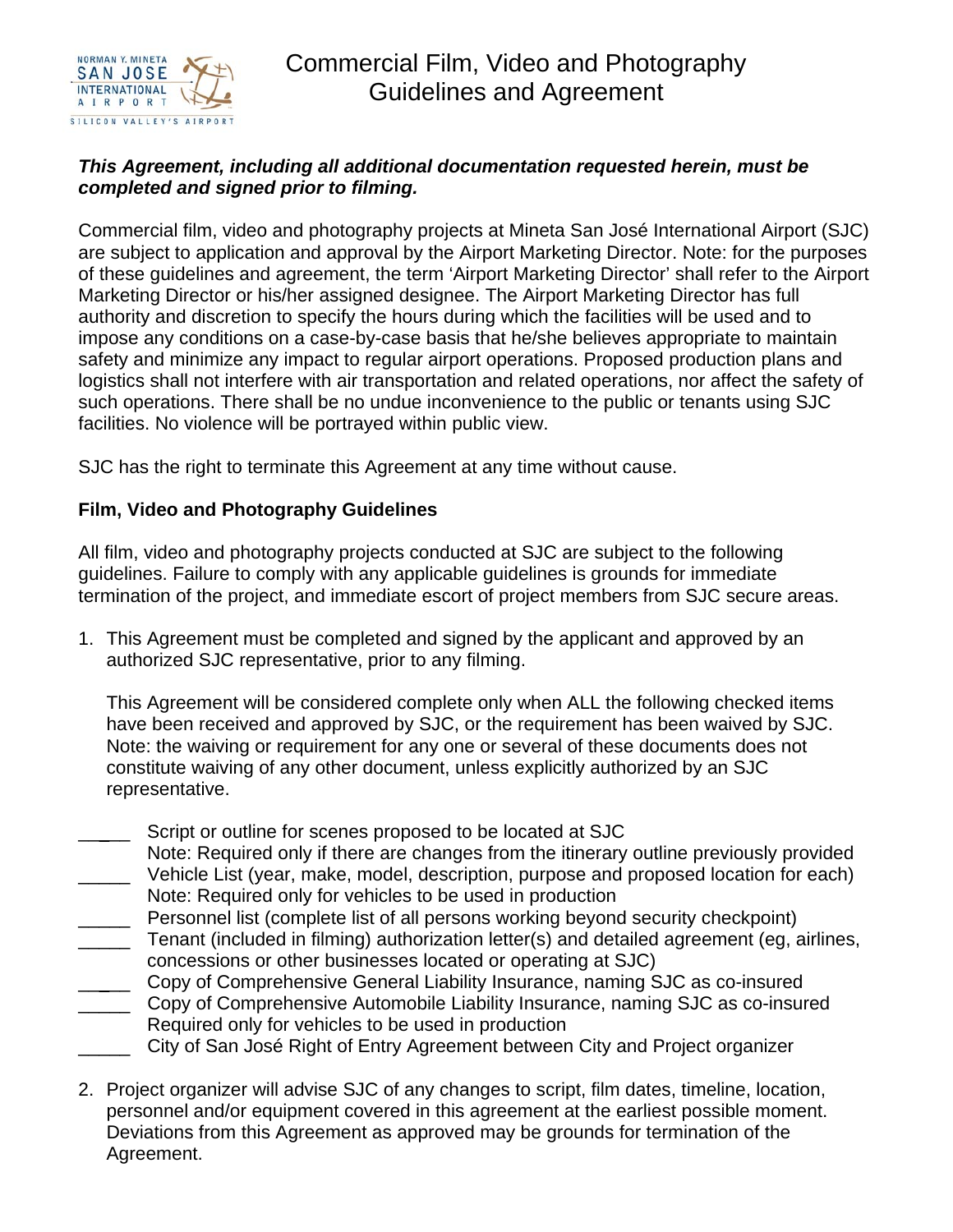

- 3. Project organizer shall provide visible identification for each person on location. Project organizer may also be required to provide disclaimer placards.
- 4. Project organizer may be required to provide security escort personnel; SJC will provide direction regarding the required number of security personnel and the security provider. The project organizer must contract separately with the security provider for these services.
- 5. All props and equipment must be declared and available for inspection by authorized SJC staff before they are brought on to Airport property. All equipment and props must be kept under close control.

## **Weapons/Weapons-like props**

No undeclared weapons or weapons-like props may be brought to Airport property. No weapons or weapons-like props will be used or visible within public view. All weapons, ammunitions, explosives and weapons-like props must be secured in a locked container. The project organizer will designate one on-site individual to be responsible for these items; and must declare the contents and location of the container and its contents to the Airport Marketing Director and all airport and security staff assigned to escort the project team on site. Contents must be kept locked within the container when not in use for filming.

- 6. No arc lights. Quartz and/or other specialized lights used inside the terminals shall be turned on only during filming to minimize public discomfort.
- 7. All cables must be matted and taped.
- 8. All project activity must be conducted with a minimum of interference to Airport operations, tenants and travelers. Project organizer will ensure perimeter security separating public from filming operation. The use of main entrances is discouraged during peak periods. Terminal entrances shall not be obstructed. The crew will immediately correct any interference to Airport operations that is brought to their attention or filming will not be permitted to continue.
- 9. Project organizer shall provide sufficient trash receptacles for location; project organizer is responsible for maintenance of any additional trash receptacles throughout the project and for timely removal from Airport property upon project completion.
- 10. Project organizer will return all Airport equipment/facilities to their original condition and location.
- 11. Project organizer agrees to pay fees as stated in the filming rate and fee schedule. 100% of estimated fees must be paid in advance of project date. Any balance due must be paid within 30 days of written or email notification.

Formal application requirements may be waived for some non-commercial photographic activities, depending on scope and impact of the production.